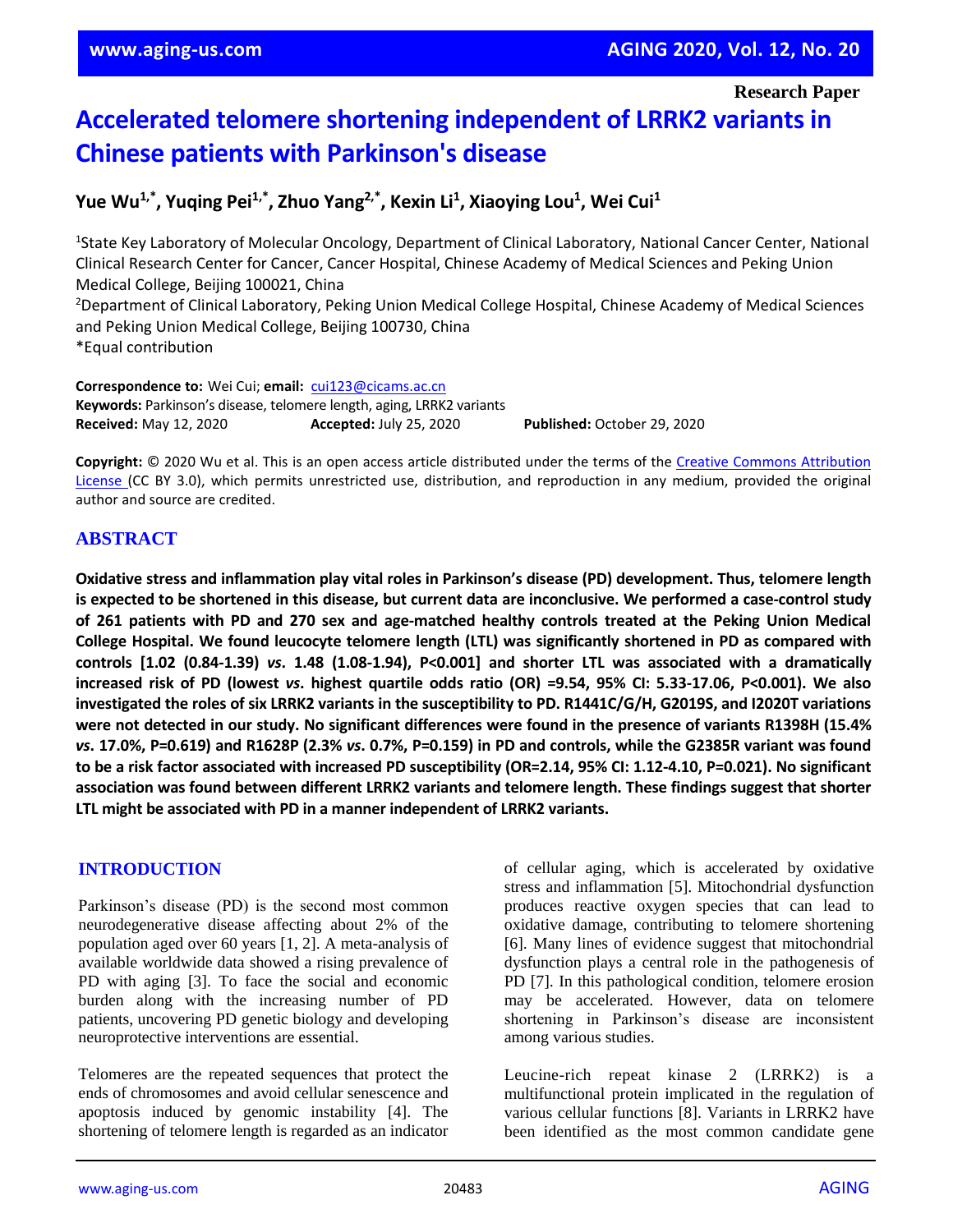linked to both familial and sporadic Parkinson's disease (PD) [9]. Several LRRK2 variants have been reported that affect the risk of PD, but data in Chinese patients are not always consistent. G2019S is the most common LRRK2 mutation with a high incidence in North African Arabic (39%) and Ashkenazi Jewish patients with PD (18.3%) [10, 11]. R1441C/G/H, three variations of the same codon, have been detected in several populations [12]. I2020T is identified in Japanese PD families, and is associated with increased kinase activity [13, 14]. G2385R and R1628P are two variants that are prevalent in Asian populations, also correlated with an increased risk of PD [15, 16]. However, the LRRK2 R1398H polymorphism is associated with a decreased risk of PD in a Han Chinese population [17]. Furthermore, LRRK2 variants are known to be associated with mitochondrial dysfunction. A single mutation in LRRK2 results in increased susceptibility to oxidative stressors, even though the mechanism behind it is not well understood [18].

We conducted this case-control study to investigate differences in the telomere length in a Chinese population. We also investigated the prevalence of three well-known pathogenic variants (R1441C/G/H, G2019S, I2020T) and three Asian-prevalent (R1398H, G2385R, R1628P) variants and assessed their roles in the susceptibility to PD. Furthermore, we analyzed the possible relationship between telomere length and LRRK2 variants.

# **RESULTS**

#### **General characteristics of subjects**

Table 1 depicts the baseline characteristics of all participants. Significant shorter leukocyte telomere lengths (LTLs) were found in PD patients when compared with controls [1.02 (0.84-1.39) *vs*. 1.48 (1.08- 1.94), P<0.001]. Moreover, the PD group had significantly lower levels of total protein (TP), albumin(Alb), total cholesterol (TC), triglycerides (TG), high-density lipoprotein cholesterol (HDL-C), and lowdensity lipoprotein cholesterol (LDL-C), higher level of homocysteine (Hcy). Telomere length was negatively correlated with age in controls, with a shorter LTL at higher age (r=-0.507, P<0.001), a relationship we did not find in the PD group ( $r=0.073$ , P=0.239) (Figure 1). LTL did not differ significantly between males and females in any of the groups (data not shown).

#### **Short LTL increases the risk of PD**

Using age and sex-adjusted logistic regression analyses, we investigated the relationship between PD and biochemical parameters which were significantly different between the groups, as shown in Table 1. Univariate logistic regression showed that higher TP, Alb, TC, HDL-C, and LDL-C were associated with a decreased risk of PD (Table 2). For LTL, we divided the patients into four groups based on the quartiles. A shorter LTL was associated with an increased risk of PD (lowest *vs*. highest quartile odds ratio (OR) =9.54, 95% CI: 5.33-17.06, P<0.001; P-value for the trend over quartiles: <0.001, Table 3). The results became more pronounced after multivariable-adjustment accounting for TP, Alb, TC, and HDL-C (lowest *vs*. highest quartile OR=75.23, 95% CI: 22.65-249.90, P<0.001; P-value for the trend over quartiles: <0.001, Table 3). Considering the high correlation between TC and LDL-C, LDL-C was not included in the multi-adjusted model.

#### **Detecting LRRK2 variants in PD**

Among six Asian-prevalent LRRK2 variants, the R1441C/G/H, G2019S, and I2020T variations were not detected in our study, indicating they may not be common pathogenic SNPs in the Chinese population. PD patients carried a higher frequency of variant G2385R than control subjects (11.2% *vs*. 5.5%; AA+AG *vs*. GG OR=2.14, 95% CI 1.12-4.10, P=0.021; A *vs*. G OR=2.05, 95% CI 1.11-3.82, P=0.023). However, no significant differences were found in the prevalence of variant R1398H (15.4% *vs*. 17.0%, P=0.619) and R1628P (2.3% *vs*. 0.7%, P=0.159) in patients with PD and healthy controls. The detailed information of this analysis is displayed in Table 4.

#### **LRRK2 variants and telomere length**

To investigate whether LRRK2 variants affect telomere length, we divided PD patients into four groups: R1398H-positive, G2385R-positive, R1628P-positive, and triple-negative (indicating none of the three SNPs were positive). We excluded a patient carrying both R1398H and R1628P variants from further analysis. No significant differences were found among the four groups in age, sex, and LTL (Figure 2). The detailed information of this analysis is shown in Table 5.

## **DISCUSSION**

Our study found that patients with PD displayed shortened LTL, and shorter LTL increased the risk of PD dramatically. This was the first study investigating the relationship between telomere length and PD in Chinese patients. We also analyzed the six LRRK2 variants in PD. We demonstrated that G2385R is a risk factor associated with increased PD susceptibility in Chinese patients. However, we did not find any evidence that R1398H is a protective factor for PD, as other studies have reported. Furthermore, no significant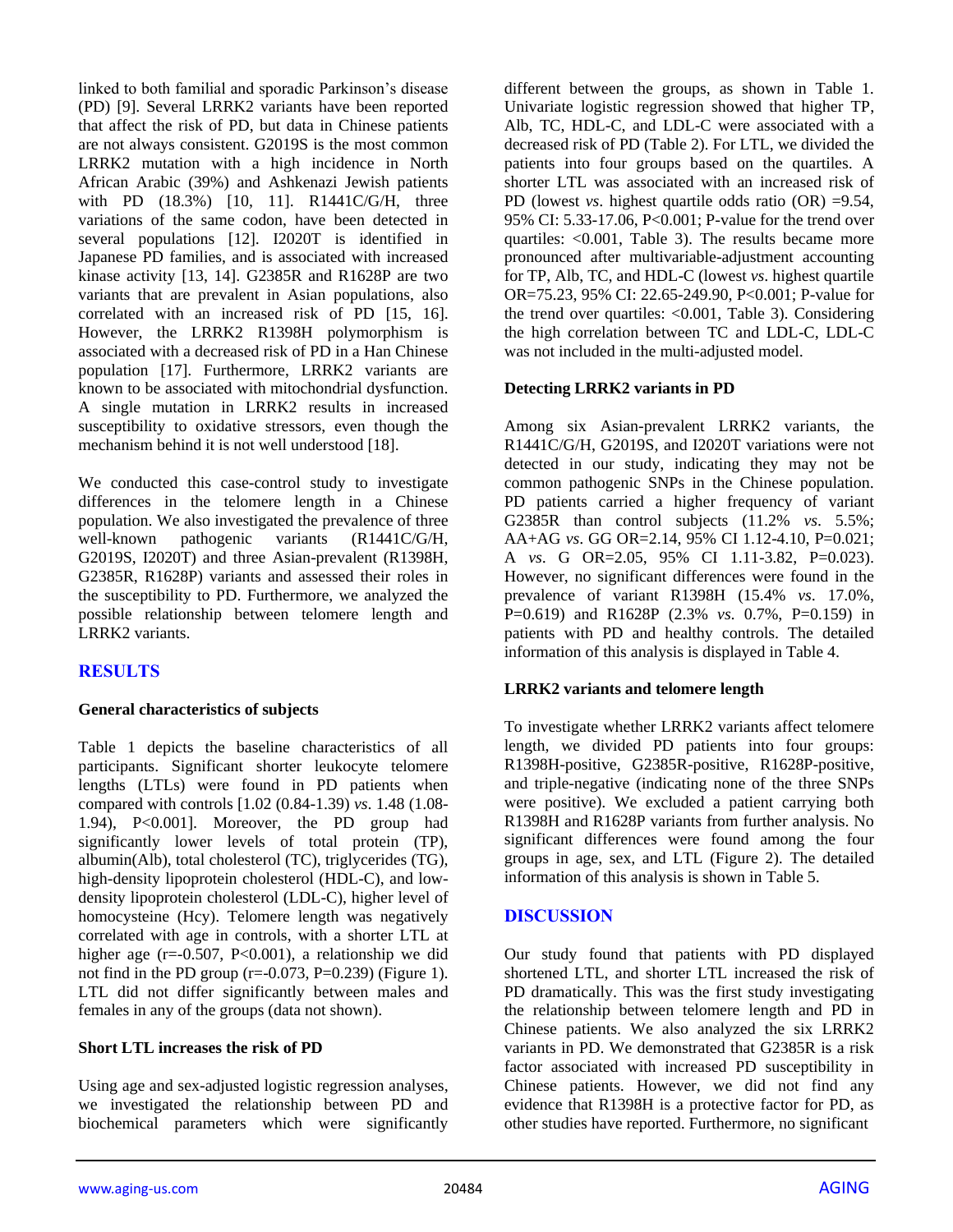| Table 1. Clinical characteristics of patients with PD and control subjects. |  |  |
|-----------------------------------------------------------------------------|--|--|
|-----------------------------------------------------------------------------|--|--|

| <b>Clinical characteristics</b> | Control subjects $(n=270)$ | PD patients $(n=261)$ | P value |
|---------------------------------|----------------------------|-----------------------|---------|
| Age (years)                     | $65(55-74)$                | $63(54-74)$           | 0.461   |
| Male                            | 148 (54.8%)                | 134 (51.3%)           | 0.423   |
| LTL $(T/S \; ratio)$            | $1.48(1.08-1.94)$          | $1.02(0.84-1.39)$     | < 0.001 |
| TP                              | $72(70-75)$                | 71 (67-74)            | < 0.001 |
| Alb                             | $45(44-46)$                | $43(41-46)$           | < 0.001 |
| $TC$ (mmol/L)                   | $4.78 \pm 0.90$            | $4.40 \pm 1.02$       | < 0.001 |
| $TG$ (mmol/L)                   | $1.21(0.87-1.56)$          | $1.07(0.75-1.45)$     | 0.02    |
| $HDL-C$ (mmol/L)                | $1.35(1.11-1.59)$          | $1.17(1.02-1.44)$     | < 0.001 |
| $LDL-C$ (mmol/ $L$ )            | $3.13 \pm 0.85$            | $2.47 \pm 0.79$       | < 0.001 |
| $FBG$ (mmol/L)                  | $5.3(4.9-5.9)$             | $5.4(5.0-5.9)$        | 0.182   |
| $hs-CRP$ (ng/mL)                | $0.67(0.35-1.15)$          | $0.79(0.42 - 1.77)$   | 0.277   |
| Hcy (µmol/l)                    | $13.5(11.3-15.3)$          | $15.3(13.3-19.9)$     | 0.002   |

Abbreviations: PD, Parkinson's disease; LTL (T/S ratio), leukocyte telomere length (ratio of telomere repeat copy number (T) to single-copy gene copy number (S)); TP, Total protein; TC, Total cholesterol; TG, Triglyceride; HDL-C, High density lipoprotein cholesterol; LDL-C, Low density lipoprotein cholesterol; FBG, fasting blood glucose; hs-CRP, high-sensitivity Creactive protein; Hcy, homocysteine.

Data are presented as n (%), mean ± standard deviation (SD), median (interquartile range). Significant P-values (P<0.05) are indicated in bold print.

relationship was found between LRRK2 variants and telomere length.

Both environmental factors and genetic predisposition affect LTL. The average telomere lengths of peripheral leukocytes are reported to become shorter with aging [19–21], while Hudson et al*.* [22] showed no correlation between telomere length and age in both PD cases and controls. In our study, a strong correlation was found between age and telomere shortening in all participants and controls, but not in the PD group. This may reflect other mechanisms beyond age that may be involved in telomere regulation, or some confounders such as mutation status, disease duration, and other biological markers in patients with PD may affect this relationship.

The shortening of telomeres is accelerated in various diseases characterized by oxidative stress and inflammation [23, 24]. Studies on telomere length in patients with PD were inconclusive. A meta-analysis,



**Figure 1. Linear regression analysis of the association between leukocyte telomere length (LTL) and age in controls and PD patients.** Controls are shown as gray triangles (n=270) and PD patients as black dots (n=261).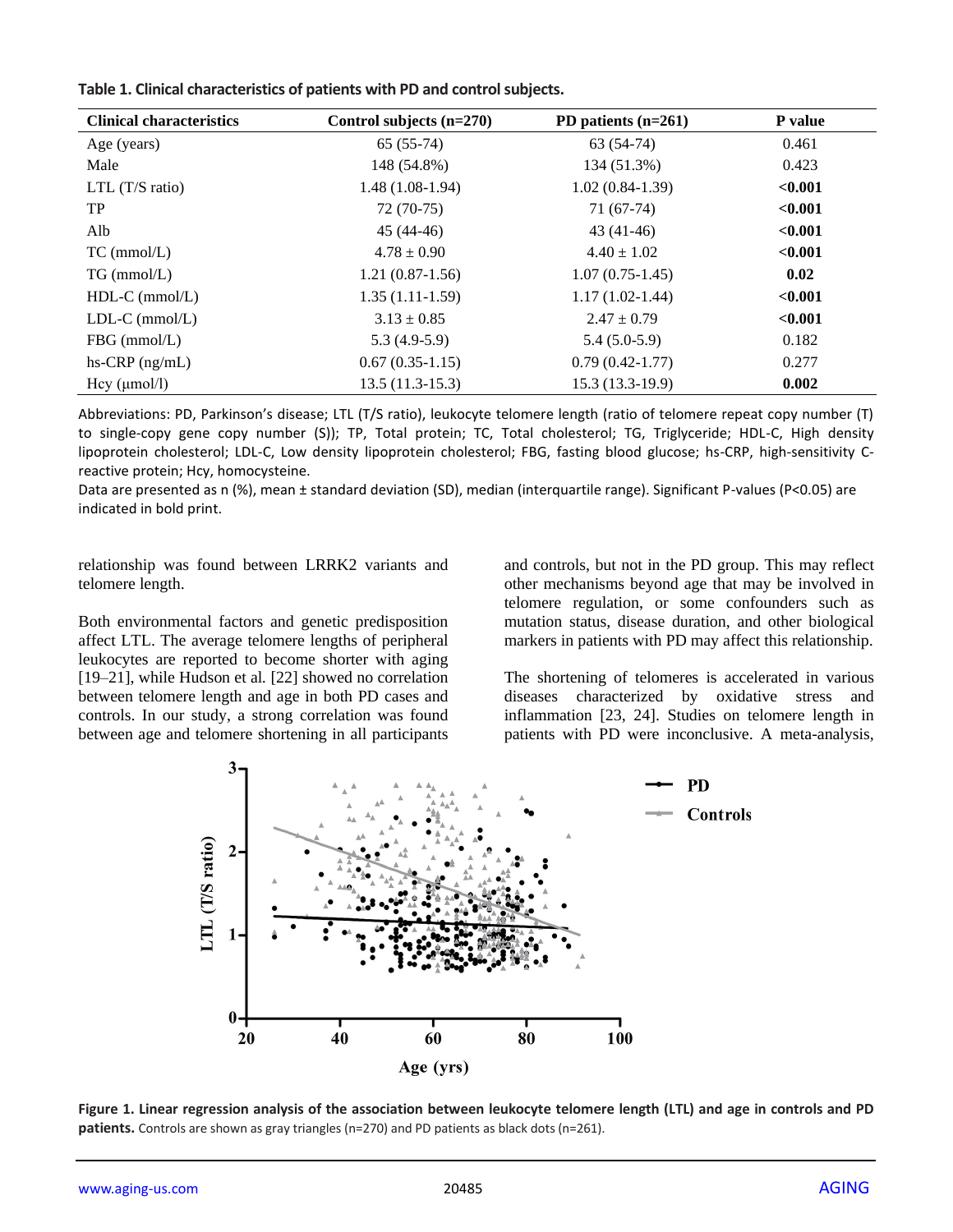| <b>Clinical characteristics</b> | Age and sex adjusted |         |  |  |
|---------------------------------|----------------------|---------|--|--|
|                                 | <b>OR (95% CI)</b>   | P       |  |  |
| $TG$ (mmol/L)                   | 0.701(0.484, 1.016)  | 0.061   |  |  |
| TP                              | 0.924(0.882, 0.968)  | 0.001   |  |  |
| Alb                             | 0.842(0.778, 0.910)  | < 0.001 |  |  |
| $TC$ (mmol/L)                   | 0.614(0.480, 0.787)  | < 0.001 |  |  |
| $HDL-C$ (mmol/L)                | 0.134(0.062, 0.293)  | < 0.001 |  |  |
| $LDL-C$ (mmol/L)                | 0.363(0.268, 0.492)  | < 0.001 |  |  |
| Hcy (µmol/l)                    | 1.021 (0.988, 1.055) | 0.21    |  |  |

**Table 2. Logistic regression analyses of the association between clinical characteristics and PD adjusted for age and sex in all participants.**

Abbreviations: PD, Parkinson's disease; TG, Triglyceride; TP, Total protein; Alb, Albumin; TC, Total cholesterol; HDL-C, High density lipoprotein cholesterol; LDL-C, Low density lipoprotein cholesterol; Hcy, homocysteine.

P-values and their ORs for the clinical parameters and PD were calculated by univariate logistic regression analysis. Significant P-values (P<0.05) are indicated in bold print.

|  |  |  | Table 3. Logistic regression analyses of the association between LTL and PD in all participants. |
|--|--|--|--------------------------------------------------------------------------------------------------|
|--|--|--|--------------------------------------------------------------------------------------------------|

| <b>Clinical</b>      | Age and sex-adjusted model |                          | Multivariable-adjusted model <sup>a</sup> |                      |         |             |
|----------------------|----------------------------|--------------------------|-------------------------------------------|----------------------|---------|-------------|
| characteristics      | <b>OR (95% CI)</b>         | P                        | $P_{\text{trend}}$                        | <b>OR (95% CI)</b>   |         | $P_{trend}$ |
| LTL $(T/S \; ratio)$ |                            |                          |                                           |                      |         |             |
| Q <sub>1</sub>       | 9.54 (5.33,17.06)          | < 0.001                  |                                           | 75.23 (22.65,249.90) | < 0.001 |             |
| Q <sub>2</sub>       | 5.53 (3.18,9.62)           | < 0.001                  |                                           | 5.61 (2.44,12.91)    | < 0.001 |             |
| Q <sub>3</sub>       | 3.26(1.89, 5.64)           | < 0.001                  |                                           | 3.40 (1.57,7.35)     | 0.002   |             |
| Q <sub>4</sub>       | Reference                  | $\overline{\phantom{0}}$ | < 0.001                                   | Reference            | -       | < 0.001     |

Abbreviations: PD, Parkinson's disease; LTL (T/S ratio), ratio of telomere repeat copy number (T) to single-copy gene copy number (S).

a Adjusted for age, sex, total protein, albumin, total cholesterol, high density lipoprotein cholesterol. Significant P-values (P<0.05) are indicated in bold print.

|                     |           | <b>Dominant</b> model      |                            |                      |         | Allele model   |                              |                              |                      |         |
|---------------------|-----------|----------------------------|----------------------------|----------------------|---------|----------------|------------------------------|------------------------------|----------------------|---------|
| Genetic<br>variants | Genotypes | <b>Patients</b><br>$n=260$ | <b>Controls</b><br>$n=271$ | OR (95% CI)          | P value | <b>Alleles</b> | <b>Patients</b><br>$n = 520$ | <b>Controls</b><br>$n = 542$ | OR (95% CI)          | P value |
| <b>R1398H</b>       | AA        |                            | 2                          |                      |         | А              | 41                           | 48                           |                      |         |
|                     | AG        | 39                         | 44                         | $0.89(0.56-1.41)$    | 0.619   | G              | 479                          | 494                          | $0.88(0.57-1.36)$    | 0.568   |
|                     | GG        | 220                        | 225                        |                      |         | ۰              | $\overline{\phantom{a}}$     | ٠                            |                      |         |
| G2385R              | AA        |                            | 1                          |                      |         | А              | 30                           | 16                           |                      |         |
|                     | AG        | 28                         | 14                         | $2.14(1.12-4.10)$    | 0.021   | G              | 490                          | 526                          | $2.05(1.11-3.82)$    | 0.023   |
|                     | GG        | 231                        | 256                        |                      |         |                | ۰.                           | ٠                            |                      |         |
| <b>R1628P</b>       | CC        | $\mathbf{0}$               | $\mathbf{0}$               |                      |         | $\mathsf{C}$   | 6                            | $\overline{2}$               |                      | 0.161   |
|                     | CG        | 6                          | 2                          | $3.17(0.64 - 15.89)$ | 0.159   | G              | 514                          | 540                          | $3.15(0.63 - 15.69)$ |         |
|                     | GG        | 254                        | 269                        |                      |         |                | ۰                            | $\overline{\phantom{a}}$     | ۰                    |         |

**Table 4. Genotype and allele distribution of Asian-prevalent variants and the association with Parkinson's disease.**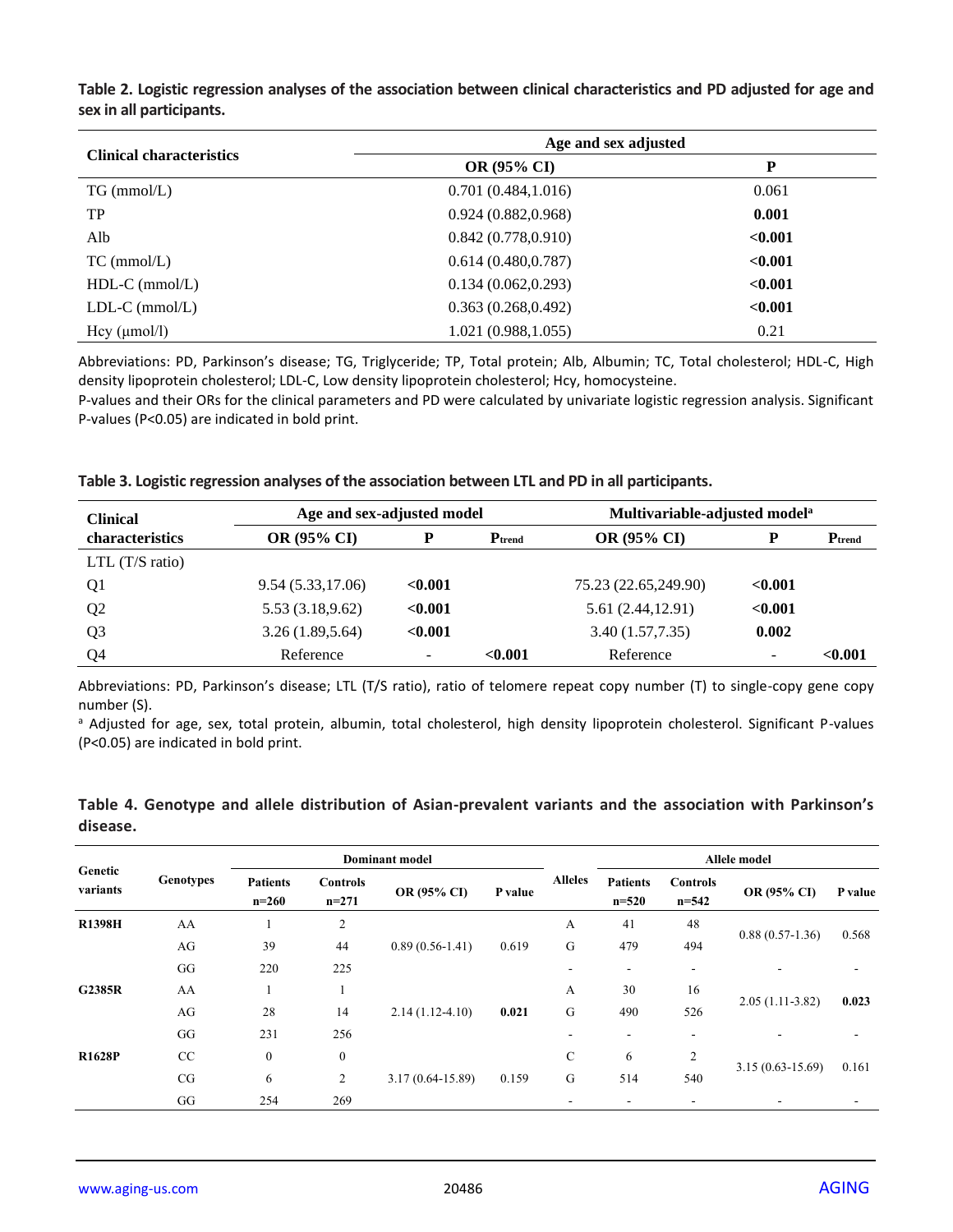including eight primary studies, did not find consistent evidence of shorter telomeres comparing 959 patients and 1,284 controls. However, in our study, a significant shorter telomere length was found in patients with PD, and shorter LTL significantly increased the risk of PD. The discrepancy between different studies may be explained by variations in the study design, ethnicity, sample size, and age of the participants. Experimental data have shown that mice with short telomeres are characterized by a declined motor performance and an increased formation of α-synuclein aggregates that accelerate the progress of PD [25]. Additionally, CRISPR-Cas9-mediated telomere removal leads to mitochondrial dysfunction and PD-associated protein aggregation [26]. Thus, telomere shortening resulting from the inability to fully replicate the ends of linear chromosomes might also contribute to PD pathology. Another explanation is the decreased canonical Wnt signaling during PD development [27, 28]. Telomere protection is enhanced by the upregulation of Wnt/β-Catenin signaling [29, 30]. β-Catenin regulates Tert expression, thereby maintaining telomere length. Telomeres are also protected by the Wnt/β-catenin signaling pathway, which maintains TRF2 levels [29].

Multiple studies investigated the role of LRRK2 in the etiology of PD. LRRK2 has been implicated in mitochondrial dysfunction, Wnt signaling transduction, and protein translation control [31]. Over a hundred variants of the LRRK2 gene have been reported to date. Of these, G2019S, R1628P, G2385R, and R1398H have received much attention [32]. In our study, three pathogenic variants, R1441C/G/H, G2019S, and I2020T, which are common in western populations, were not identified. R1628P is a variant usually found

in Asians, and although we detected it in some participants, no significant association was found with PD risk. A meta-analysis showed that east Asian individuals who harbored the R1398H variant had a 20% reduced risk of PD [33]. Our data found a similar but not significant trend, which may be due to the limited sample size. G2385R roughly doubled the risk of PD, which is consistent with other studies [33–35].

Considering the distinctive effects of these variants, we further compared the telomere length among the PD patients with different variants. Berwick et al. reported G2385R weakened Wnt signaling, while R1398H produced the opposite result [36]. This was also supported by a study by Jonathon et al. [37], who found that G2385R and R1398H play opposite roles regarding the effect of Wnt signaling. Thus, the idea that different variants may result in changes in telomere length is an attractive hypothesis. However, our data did not support this assumption. The limited sample size in our study may account for the negative result if the effect is weak. More extensive cohort studies and experimental data are needed to clarify the relationship between different LRRK2 variants and telomere length.

In conclusion, this is the first study investigating the relationship between telomere shortening and LRRK2 variants in patients with PD. Our findings indicate that a shorter LTL is associated with a dramatically increased risk of PD. G2385R is a risk factor associated with increased PD susceptibility in a Chinese population. No association was found between different LRRK2 variants and telomere length. These findings suggest that shorter LTL might be associated with PD in a manner independent of LRRK2 variants.



**Figure 2. Distribution of telomere length in PD patients with different LRRK2 variants.** "ns" means "not significant".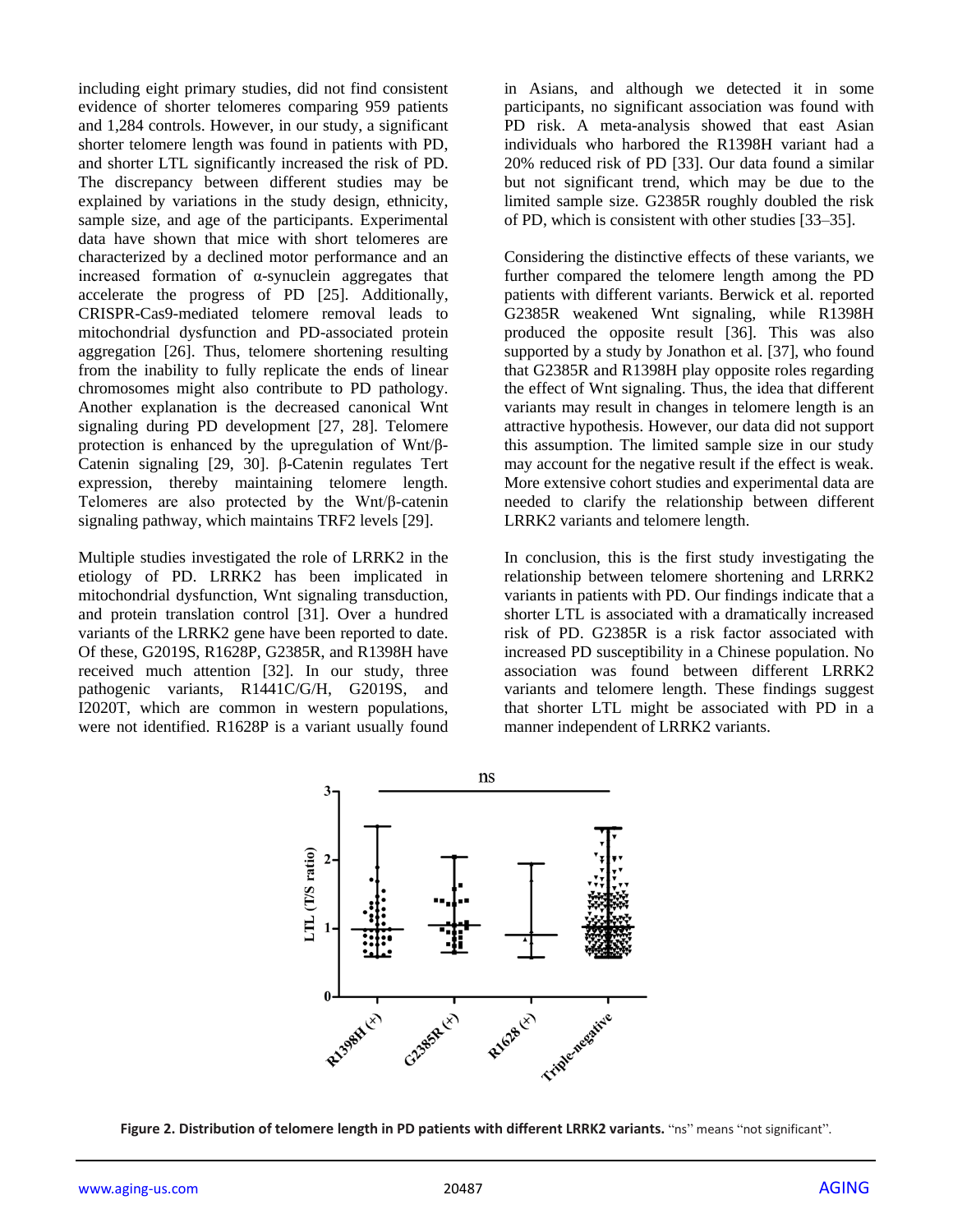| <b>Clinical</b>           | G2385R- positive  | R <sub>1398</sub> H - positive | R <sub>1628</sub> P- positive | Triple-negative   | P value |
|---------------------------|-------------------|--------------------------------|-------------------------------|-------------------|---------|
| <b>characteristics</b>    | $(n=25)$          | $(n=39)$                       | $(n=6)$                       | $(n=190)$         |         |
| Age (years)               | 68 (63-77)        | 63 (52-74)                     | 57 (46-69)                    | 64 (54-73)        | 0.196   |
| Male                      | 18 (46.2%)        | $15(60.0\%)$                   | $4(66.7\%)$                   | 91 (47.9%)        | 0.574   |
| LTL $(T/S \text{ ratio})$ | $1.05(0.86-1.40)$ | $0.99(0.85-1.31)$              | $0.91(0.75-1.77)$             | $1.03(0.83-1.42)$ | 0.943   |

**Table 5. Clinical characteristics of PD patients with different LRRK2 variants.**

Abbreviations: PD, Parkinson's disease; LTL (T/S ratio), ratio of telomere repeat copy number (T) to single-copy gene copy number (S).

Data are presented as n (%), median (interquartile range).

# **MATERIALS AND METHODS**

#### **Study design**

We randomly recruited 261 PD patients (127 women, 134 men) from the Peking Union Medical College Hospital, China. All patients were diagnosed according to the UK PD Society Brain Bank criteria for clinical PD [38]. We recruited 270 sex and age-matched healthy controls (122 women, 148 men) who were visiting the hospital for a general health examination and did not have any neurological disorders. Participants with cancer, cardiovascular diseases, diabetes, hypertension, stroke, and current infections (defined as having a serum high-sensitivity C-reactive protein (hs-CRP) value of >10 mg/L) were excluded. All the participants were from the Chinese Han population. The study was approved by the Peking Union Medical College Hospital Ethics Committee and conformed to the Declaration of Helsinki principles. The requirement for written informed consent was waived by the institutional review board.

## **Measurement of telomere length**

Circulating leukocytes were collected, and DNA was extracted using the TIANamp Genomic DNA kit (Beijing). Telomere length was measured by a quantitative PCR method described by Cawthon et al. [39], which is based on the ratio of the telomere repeat copy number (T) to the single-copy gene copy number (S) expressed as the telomere length ratio (T/S ratio). The primers for telomere sequences used were: forward 5′-GGTTTTTGAGGGTGAGGG TGAGGGTGAGGG TGAGGGT-3′ and reverse 5′-TCCCGACTATCCCT ATCCCTATCCCTATCCCTATCCCTA-3′. We used 36B4 as a single-copy reference gene, and the primers for that were: forward 5′-CAGCAAGT GGGAAGGTG TAATCC-3′ and reverse 5′-CCCATTCTATCATCAA CGGGTACAA-3′. T/S ratios were expressed as LTL and were determined using the formula  $T/S = 2^{-\Delta Ct}$ , where  $\Delta$ Ct = average Ct<sub>Telomere</sub> - average Ct<sub>36B4</sub>. 293T cells were used for reference DNA samples, and we

measured telomere length ratios by using a dilution series from 1.56 to 100.00 ng (2-fold dilution; 7 points) [40]. All samples were analyzed on the LightCycler 480 (Roche, Switzerland) and measured in triplicate.

## **Clinical laboratory tests**

Biochemical variables, including serum levels of TC, TG, HDL-C, and LDL-C were measured on a Beckman AU Series Automatic Biochemical Analyzer (Japan), using Sekisui Medical (Japan) reagents. Fasting blood glucose (FBG), high-sensitivity C-reactive protein (hs-CRP), TP, and Alb were measured with the same instrument, using Beckman AU reagents, and Hcy was examined using Beijing Leadman reagents.

## **Genotyping**

DNA samples were extracted from peripheral blood and amplified for sequence analysis. Three well-known pathogenic variants (R1441C/G/H, G2019S, I2020T) and three Asian-prevalent (R1398H, G2385R, R1628P) variants were genotyped to assess their roles in the susceptibility to PD. We applied sequence analysis to identify the six LRRK2 variants. The primers used for this method are shown in Supplementary Table 1.

## **Statistics analysis**

Continuous variables with a normal distribution were described as the mean  $\pm$  standard deviation (SD) and analyzed by the unpaired t-test. In contrast, variables with a non-normal distribution are provided as the median (interquartile range) and were compared by the Mann-Whitney U or Kruskal Wallis Test. Sex was analyzed as percentages in the PD and control groups compared with the chi-square test. Linear regression was used to analyze the relationship between age and LTL. We used logistic regression to determine the risk of PD associated with each factor. The chi-square test was performed to compare the frequency distribution of genotypes and alleles, and the Hardy-Weinberg equilibrium was verified. Statistical significance was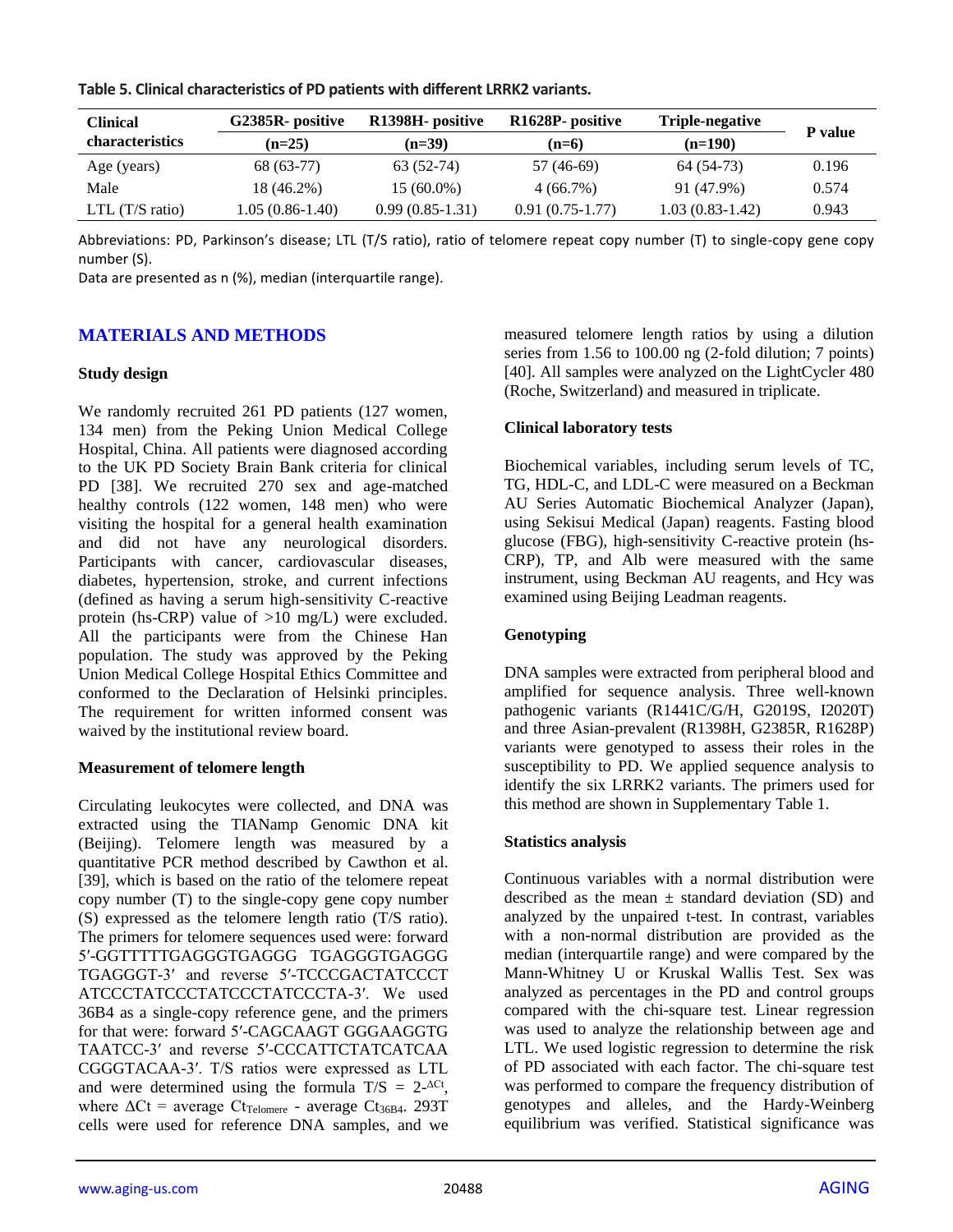assumed at  $P < 0.05$ , and all analyses were conducted using SPSS 16.0 (SPSS Inc., Chicago, IL, USA).

## **AUTHOR CONTRIBUTIONS**

W.Y., Y.Z. and C.W. conceived and designed the project. P.Y. collected all the clinical blood, W.Y. and P.Y. acquired research data. Y.Z., L.K. and L.X. analyzed all the research data. W.Y. wrote the manuscript. C.W., P.Y. and Y.Z. contributed to helpful discussion and reviewed the manuscript.

## **ACKNOWLEDGMENTS**

We are indebted to all volunteers (patients and controls) who participated in the present study.

## **CONFLICTS OF INTEREST**

The authors declare no conflicts of interest.

## **FUNDING**

This work was supported by grants from the CAMS Innovation Fund for Medical Sciences (CIFMS) [Grant No. 2017-I2M-3-005].

## **REFERENCES**

- 1. Tysnes OB, Storstein A. Epidemiology of Parkinson's disease. J Neural Transm (Vienna). 2017; 124:901–05. <https://doi.org/10.1007/s00702-017-1686-y> PMID[:28150045](https://pubmed.ncbi.nlm.nih.gov/28150045)
- 2. Simon DK, Tanner CM, Brundin P. Parkinson disease epidemiology, pathology, genetics, and pathophysiology. Clin Geriatr Med. 2020; 36:1–12. <https://doi.org/10.1016/j.cger.2019.08.002> PMID[:31733690](https://pubmed.ncbi.nlm.nih.gov/31733690)
- 3. Pringsheim T, Jette N, Frolkis A, Steeves TD. The prevalence of Parkinson's disease: a systematic review and meta-analysis. Mov Disord. 2014; 29:1583–90. <https://doi.org/10.1002/mds.25945> PMID[:24976103](https://pubmed.ncbi.nlm.nih.gov/24976103)
- 4. Saretzki G. Telomeres, telomerase and ageing. Subcell Biochem. 2018; 90:221–308. [https://doi.org/10.1007/978-981-13-2835-0\\_9](https://doi.org/10.1007/978-981-13-2835-0_9) PMID[:30779012](https://pubmed.ncbi.nlm.nih.gov/30779012)
- 5. Ahmed W, Lingner J. Impact of oxidative stress on telomere biology. Differentiation. 2018; 99:21–27. <https://doi.org/10.1016/j.diff.2017.12.002> PMID[:29274896](https://pubmed.ncbi.nlm.nih.gov/29274896)
- 6. Gonzales-Ebsen AC, Gregersen N, Olsen RK. Linking telomere loss and mitochondrial dysfunction in chronic disease. Front Biosci (Landmark Ed). 2017; 22:117–27.

<https://doi.org/10.2741/4475> PMI[D:27814605](https://pubmed.ncbi.nlm.nih.gov/27814605)

- 7. Winklhofer KF, Haass C. Mitochondrial dysfunction in Parkinson's disease. Biochim Biophys Acta. 2010; 1802:29–44. <https://doi.org/10.1016/j.bbadis.2009.08.013> PMI[D:19733240](https://pubmed.ncbi.nlm.nih.gov/19733240)
- 8. Alessi DR, Sammler E. LRRK2 kinase in Parkinson's disease. Science. 2018; 360:36–37. <https://doi.org/10.1126/science.aar5683> PMI[D:29622645](https://pubmed.ncbi.nlm.nih.gov/29622645)
- 9. Kluss JH, Mamais A, Cookson MR. LRRK2 links genetic and sporadic Parkinson's disease. Biochem Soc Trans. 2019; 47:651–61. <https://doi.org/10.1042/BST20180462> PMI[D:30837320](https://pubmed.ncbi.nlm.nih.gov/30837320)
- 10. Lesage S, Dürr A, Tazir M, Lohmann E, Leutenegger AL, Janin S, Pollak P, Brice A, and French Parkinson's Disease Genetics Study Group. LRRK2 G2019S as a cause of Parkinson's disease in North African Arabs. N Engl J Med. 2006; 354:422–23. <https://doi.org/10.1056/NEJMc055540> PMI[D:16436781](https://pubmed.ncbi.nlm.nih.gov/16436781)
- 11. Thaler A, Ash E, Gan-Or Z, Orr-Urtreger A, Giladi N. The LRRK2 G2019S mutation as the cause of Parkinson's disease in Ashkenazi Jews. J Neural Transm (Vienna). 2009; 116:1473–82. <https://doi.org/10.1007/s00702-009-0303-0> PMID: 19756366
- 12. Haugarvoll K, Rademakers R, Kachergus JM, Nuytemans K, Ross OA, Gibson JM, Tan EK, Gaig C, Tolosa E, Goldwurm S, Guidi M, Riboldazzi G, Brown L, et al. Lrrk2 R1441C Parkinsonism is clinically similar to sporadic Parkinson disease. Neurology. 2008; 70:1456–60. <https://doi.org/10.1212/01.wnl.0000304044.22253.03>

PMI[D:18337586](https://pubmed.ncbi.nlm.nih.gov/18337586)

- 13. Funayama M, Hasegawa K, Ohta E, Kawashima N, Komiyama M, Kowa H, Tsuji S, Obata F. An LRRK2 mutation as a cause for the Parkinsonism in the original PARK8 family. Ann Neurol. 2005; 57:918–21. <https://doi.org/10.1002/ana.20484> PMID[:15880653](https://pubmed.ncbi.nlm.nih.gov/15880653)
- 14. Gloeckner CJ, Kinkl N, Schumacher A, Braun RJ, O'Neill E, Meitinger T, Kolch W, Prokisch H, Ueffing M. The Parkinson disease causing LRRK2 mutation I2020T is associated with increased kinase activity. Hum Mol Genet. 2006; 15:223–32. <https://doi.org/10.1093/hmg/ddi439> PMID[:16321986](https://pubmed.ncbi.nlm.nih.gov/16321986)
- 15. Tan EK, Tan LC, Lim HQ, Li R, Tang M, Yih Y, Pavanni R, Prakash KM, Fook-Chong S, Zhao Y. LRRK2 R1628P increases risk of Parkinson's disease: replication evidence. Hum Genet. 2008; 124:287–88.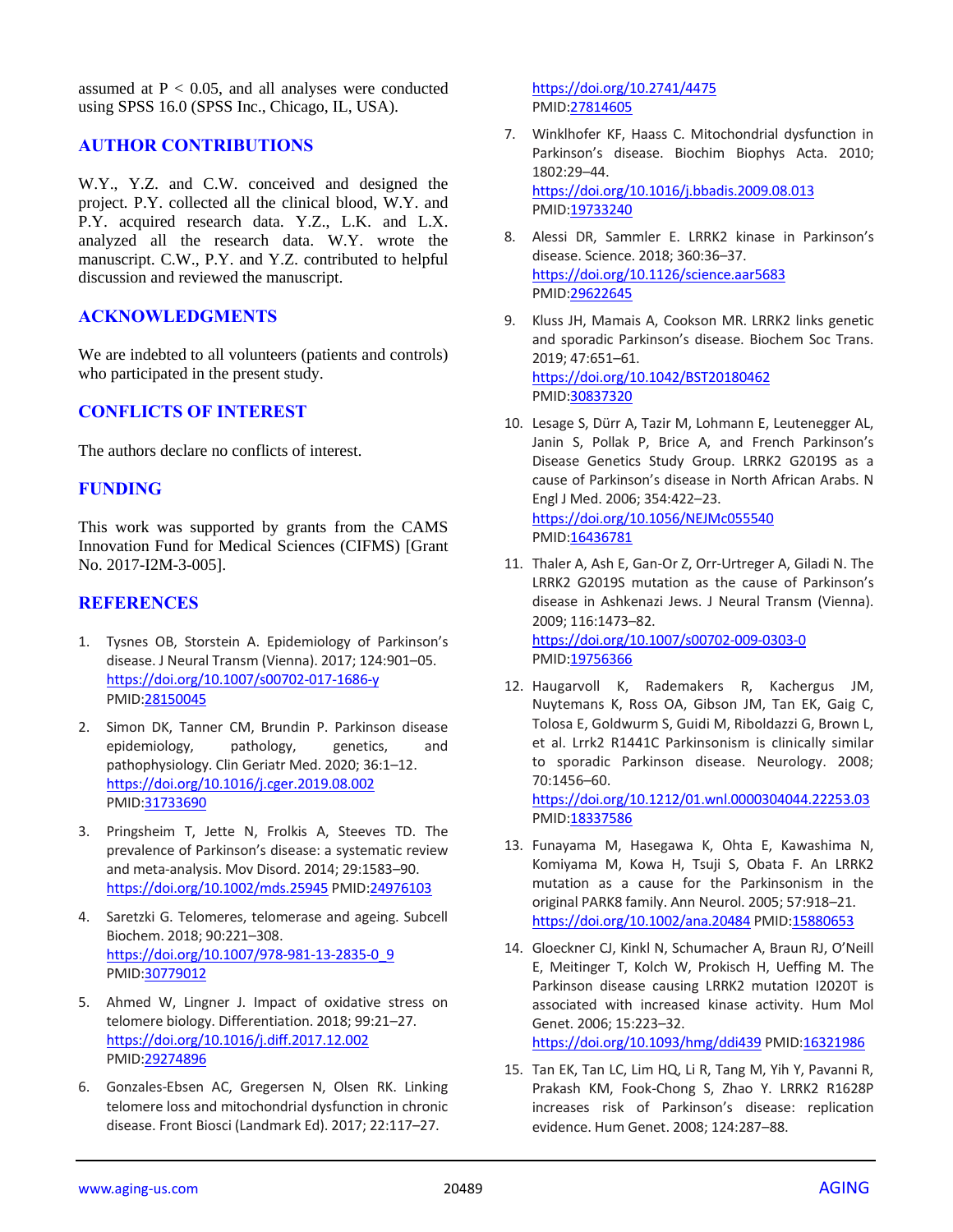<https://doi.org/10.1007/s00439-008-0544-2> PMID[:18781329](https://pubmed.ncbi.nlm.nih.gov/18781329)

16. Fu X, Zheng Y, Hong H, He Y, Zhou S, Guo C, Liu Y, Xian W, Zeng J, Li J, Liu Z, Chen L, Pei Z. LRRK2 G2385R and LRRK2 R1628P increase risk of Parkinson's disease in a Han Chinese population from Southern mainland China. Parkinsonism Relat Disord. 2013; 19:397–98. <https://doi.org/10.1016/j.parkreldis.2012.08.007>

PMID[:22981185](https://pubmed.ncbi.nlm.nih.gov/22981185)

- 17. Chen L, Zhang S, Liu Y, Hong H, Wang H, Zheng Y, Zhou H, Chen J, Xian W, He Y, Li J, Liu Z, Pei Z, Zeng J. LRRK2 R1398H polymorphism is associated with decreased risk of Parkinson's disease in a Han Chinese population. Parkinsonism Relat Disord. 2011; 17:291–92. <https://doi.org/10.1016/j.parkreldis.2010.11.012> PMID[:21159540](https://pubmed.ncbi.nlm.nih.gov/21159540)
- 18. Puspita L, Chung SY, Shim JW. Oxidative stress and cellular pathologies in Parkinson's disease. Mol Brain. 2017; 10:53. <https://doi.org/10.1186/s13041-017-0340-9> PMID[:29183391](https://pubmed.ncbi.nlm.nih.gov/29183391)
- 19. Guan JZ, Maeda T, Sugano M, Oyama J, Higuchi Y, Suzuki T, Makino N. A percentage analysis of the telomere length in Parkinson's disease patients. J Gerontol A Biol Sci Med Sci. 2008; 63:467–73. <https://doi.org/10.1093/gerona/63.5.467> PMID[:18511749](https://pubmed.ncbi.nlm.nih.gov/18511749)
- 20. Eerola J, Kananen L, Manninen K, Hellström O, Tienari PJ, Hovatta I. No evidence for shorter leukocyte telomere length in Parkinson's disease patients. J Gerontol A Biol Sci Med Sci. 2010; 65:1181–84. <https://doi.org/10.1093/gerona/glq125> PMID[:20639300](https://pubmed.ncbi.nlm.nih.gov/20639300)
- 21. Maeda T, Guan JZ, Oyama J, Higuchi Y, Makino N. Agerelated changes in subtelomeric methylation in the normal Japanese population. J Gerontol A Biol Sci Med Sci. 2009; 64:426–34. <https://doi.org/10.1093/gerona/gln057> PMID[:19223605](https://pubmed.ncbi.nlm.nih.gov/19223605)
- 22. Hudson G, Faini D, Stutt A, Eccles M, Robinson L, Burn DJ, Chinnery PF. No evidence of substantia nigra telomere shortening in Parkinson's disease. Neurobiol Aging. 2011; 32:2107.e3–5. <https://doi.org/10.1016/j.neurobiolaging.2011.05.022> PMID[:21794951](https://pubmed.ncbi.nlm.nih.gov/21794951)
- 23. Valdes AM, Andrew T, Gardner JP, Kimura M, Oelsner E, Cherkas LF, Aviv A, Spector TD. Obesity, cigarette smoking, and telomere length in women. Lancet. 2005; 366:662–64.

[https://doi.org/10.1016/S0140-6736\(05\)66630-5](https://doi.org/10.1016/S0140-6736(05)66630-5) PMID: 16112303

- 24. Uziel O, Singer JA, Danicek V, Sahar G, Berkov E, Luchansky M, Fraser A, Ram R, Lahav M. Telomere dynamics in arteries and mononuclear cells of diabetic patients: effect of diabetes and of glycemic control. Exp Gerontol. 2007; 42:971–78. <https://doi.org/10.1016/j.exger.2007.07.005> PMI[D:17709220](https://pubmed.ncbi.nlm.nih.gov/17709220)
- 25. Scheffold A, Holtman IR, Dieni S, Brouwer N, Katz SF, Jebaraj BM, Kahle PJ, Hengerer B, Lechel A, Stilgenbauer S, Boddeke EW, Eggen BJ, Rudolph KL, Biber K. Telomere shortening leads to an acceleration of synucleinopathy and impaired microglia response in a genetic mouse model. Acta Neuropathol Commun. 2016; 4:87.

<https://doi.org/10.1186/s40478-016-0364-x> PMI[D:27550225](https://pubmed.ncbi.nlm.nih.gov/27550225)

- 26. Kim H, Ham S, Jo M, Lee GH, Lee YS, Shin JH, Lee Y. CRISPR-Cas9 mediated telomere removal leads to mitochondrial stress and protein aggregation. Int J Mol Sci. 2017; 18:2093. <https://doi.org/10.3390/ijms18102093> PMI[D:28972555](https://pubmed.ncbi.nlm.nih.gov/28972555)
- 27. Berwick DC, Harvey K. LRRK2 functions as a Wnt signaling scaffold, bridging cytosolic proteins and membrane-localized LRP6. Hum Mol Genet. 2012; 21:4966–79. <https://doi.org/10.1093/hmg/dds342>

PMI[D:22899650](https://pubmed.ncbi.nlm.nih.gov/22899650)

- 28. Berwick DC, Harvey K. The regulation and deregulation of Wnt signaling by PARK genes in health and disease. J Mol Cell Biol. 2014; 6:3–12. <https://doi.org/10.1093/jmcb/mjt037> PMI[D:24115276](https://pubmed.ncbi.nlm.nih.gov/24115276)
- 29. Diala I, Wagner N, Magdinier F, Shkreli M, Sirakov M, Bauwens S, Schluth-Bolard C, Simonet T, Renault VM, Ye J, Djerbi A, Pineau P, Choi J, et al. Telomere protection and TRF2 expression are enhanced by the canonical Wnt signalling pathway. EMBO Rep. 2013; 14:356–63.

<https://doi.org/10.1038/embor.2013.16> PMI[D:23429341](https://pubmed.ncbi.nlm.nih.gov/23429341)

- 30. Hoffmeyer K, Raggioli A, Rudloff S, Anton R, Hierholzer A, Del Valle I, Hein K, Vogt R, Kemler R. Wnt/β-catenin signaling regulates telomerase in stem cells and cancer cells. Science. 2012; 336:1549–54. <https://doi.org/10.1126/science.1218370> PMI[D:22723415](https://pubmed.ncbi.nlm.nih.gov/22723415)
- 31. Verma M, Steer EK, Chu CT. ERKed by LRRK2: a cell biological perspective on hereditary and sporadic Parkinson's disease. Biochim Biophys Acta. 2014; 1842:1273–81.

<https://doi.org/10.1016/j.bbadis.2013.11.005> PMI[D:24225420](https://pubmed.ncbi.nlm.nih.gov/24225420)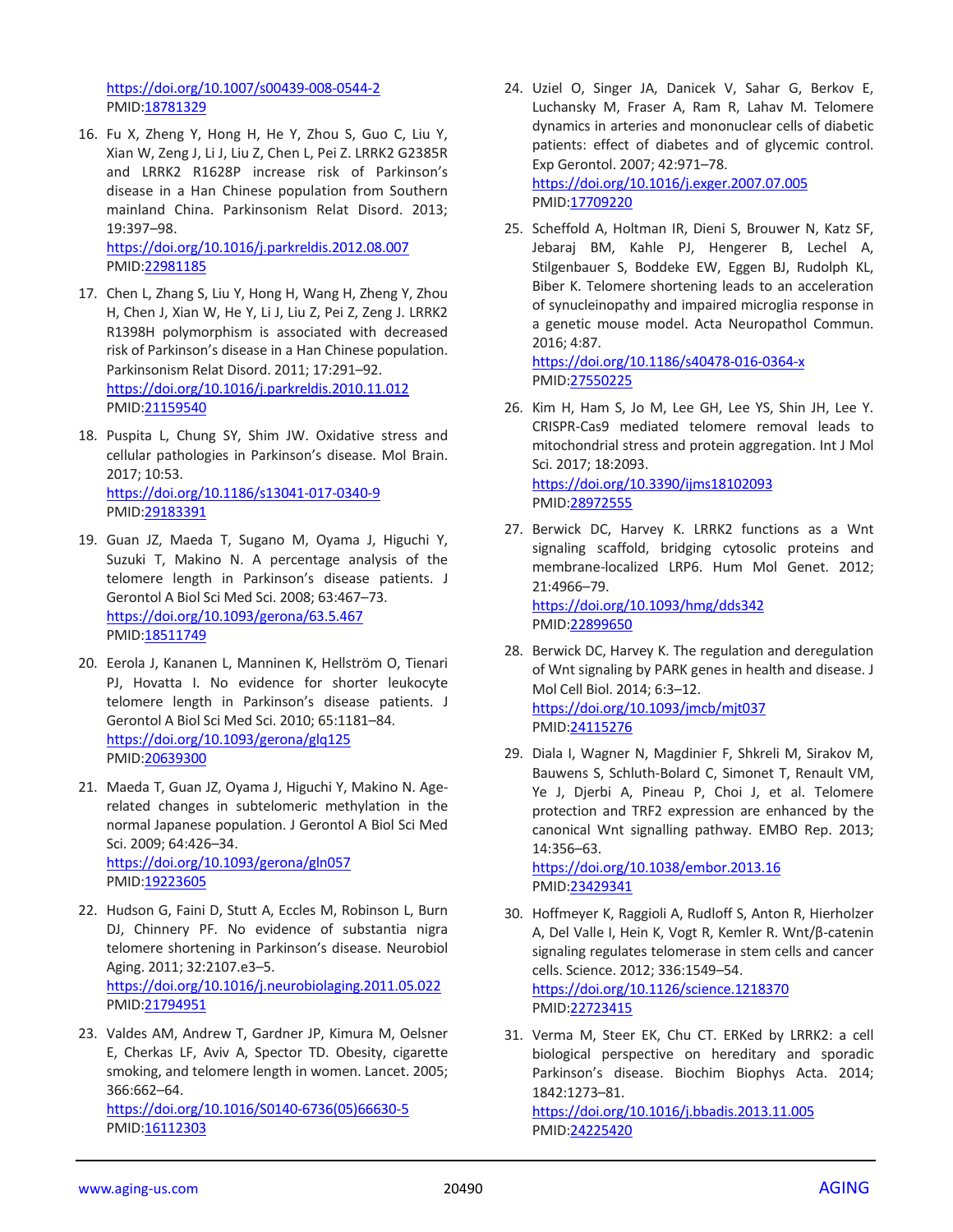- 32. Ross OA, Soto-Ortolaza AI, Heckman MG, Aasly JO, Abahuni N, Annesi G, Bacon JA, Bardien S, Bozi M, Brice A, Brighina L, Van Broeckhoven C, Carr J, et al, and Genetic Epidemiology Of Parkinson's Disease (GEO-PD) Consortium. Association of LRRK2 exonic variants with susceptibility to Parkinson's disease: a case-control study. Lancet Neurol. 2011; 10:898–908. [https://doi.org/10.1016/S1474-4422\(11\)70175-2](https://doi.org/10.1016/S1474-4422(11)70175-2) PMID[:21885347](https://pubmed.ncbi.nlm.nih.gov/21885347)
- 33. Shu L, Zhang Y, Sun Q, Pan H, Tang B. A comprehensive analysis of population differences in LRRK2 variant distribution in Parkinson's disease. Front Aging Neurosci. 2019; 11:13. <https://doi.org/10.3389/fnagi.2019.00013> PMID[:30760999](https://pubmed.ncbi.nlm.nih.gov/30760999)
- 34. Xie CL, Pan JL, Wang WW, Zhang Y, Zhang SF, Gan J, Liu ZG. The association between the LRRK2 G2385R variant and the risk of Parkinson's disease: a metaanalysis based on 23 case-control studies. Neurol Sci. 2014; 35:1495–504. <https://doi.org/10.1007/s10072-014-1878-2> PMID[:25027012](https://pubmed.ncbi.nlm.nih.gov/25027012)
- 35. Gopalai AA, Lim SY, Chua JY, Tey S, Lim TT, Mohamed Ibrahim N, Tan AH, Eow GB, Abdul Aziz Z, Puvanarajah SD, Viswanathan S, Looi I, Lim SK, et al. LRRK2 G2385R and R1628P mutations are associated with an increased risk of Parkinson's disease in the Malaysian population. Biomed Res Int. 2014; 2014:867321. <https://doi.org/10.1155/2014/867321> PMID[:25243190](https://pubmed.ncbi.nlm.nih.gov/25243190)
- 36. Berwick DC, Javaheri B, Wetzel A, Hopkinson M, Nixon-Abell J, Grannò S, Pitsillides AA, Harvey K. Pathogenic LRRK2 variants are gain-of-function mutations that enhance LRRK2-mediated repression of β-catenin signaling. Mol Neurodegener. 2017; 12:9. <https://doi.org/10.1186/s13024-017-0153-4> PMI[D:28103901](https://pubmed.ncbi.nlm.nih.gov/28103901)
- 37. Nixon-Abell J, Berwick DC, Grannó S, Spain VA, Blackstone C, Harvey K. Protective LRRK2 R1398H variant enhances GTPase and Wnt signaling activity. Front Mol Neurosci. 2016; 9:18. <https://doi.org/10.3389/fnmol.2016.00018> PMI[D:27013965](https://pubmed.ncbi.nlm.nih.gov/27013965)
- 38. Gibb WR, Lees AJ. The relevance of the lewy body to the pathogenesis of idiopathic Parkinson's disease. J Neurol Neurosurg Psychiatry. 1988; 51:745–52. <https://doi.org/10.1136/jnnp.51.6.745> PMID[:2841426](https://pubmed.ncbi.nlm.nih.gov/2841426)
- 39. Cawthon RM. Telomere measurement by quantitative PCR. Nucleic Acids Res. 2002; 30:e47. <https://doi.org/10.1093/nar/30.10.e47> PMI[D:12000852](https://pubmed.ncbi.nlm.nih.gov/12000852)
- 40. Zhang DH, Wen XM, Zhang L, Cui W. DNA methylation of human telomerase reverse transcriptase associated with leukocyte telomere length shortening in hyperhomocysteinemia-type hypertension in humans and in a rat model. Circ J. 2014; 78:1915–23. <https://doi.org/10.1253/circj.cj-14-0233> PMI[D:24882549](https://pubmed.ncbi.nlm.nih.gov/24882549)